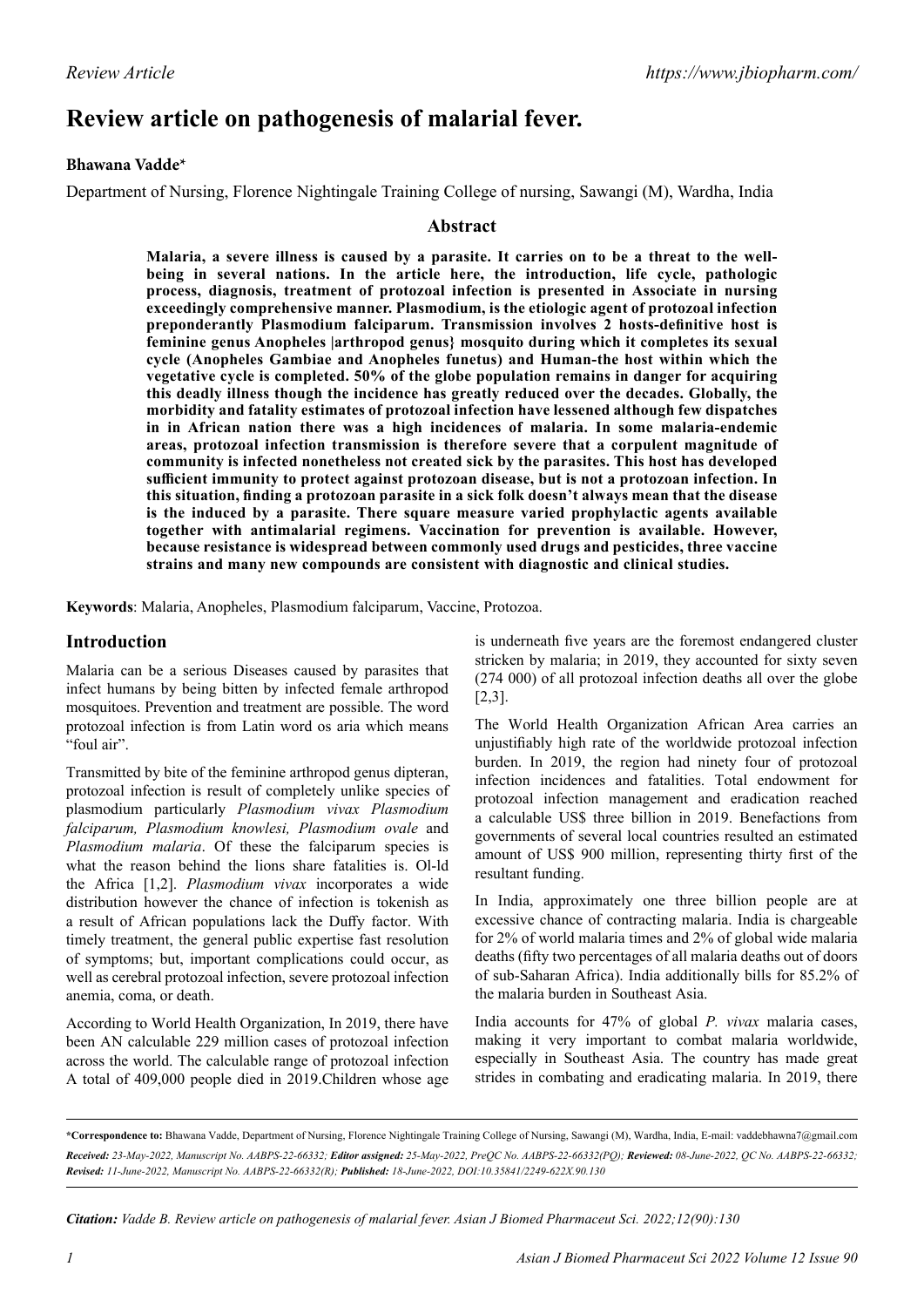were 6.8 million fewer cases than in 2016, and the number of cases per 1,000 people at risk fell from 10 to 433. Over the same period, mortality rates ranged from 0.018 to 0.006 people at Peril [2-4].

Malaria has a noteworthy financial impact on Indian families with the direct pocket money of 4,444 people from \$ 0.34 to \$ 7.66 (average \$ 2.67), with a 24-day loss of productivity. The yearly cost of malaria in the United States is approximated to be around US\$1940 million. 2018, only 7 of 36 U.S. states had 90% of suspected cases [5]. Like other states in northeastern India, this state has forest-like rolling hills, tribal or conflict zones, and has a high incidence of malaria. Even in states where malaria transmission is minimal, the most of malaria cases are concentrated in areas with the Geographical or sociopolitical characteristics mentioned above [5-7].

# **Life cycle of Malarial Parasite**

Plasmodium sporozoan is transmitted to people once insects increase your chances by biting your skin, examining the blood vessels to feed, and secreting various vasodilators. Finding blood vessels and inserting saliva into the blood to forestall coagulation 30-60 minutes after immunization, sporozoite-like filaments are delivered to liver by the cardiovascular system [8]. Within On 712 days, sporozoite transforms into meristem and can last up to 30. Advance Merozoites that disrupt liver cells. Meanwhile, some vivax and ovoid sporozoites are hypnotic, which may stay for months or years in the liver and can revert in affected individuals. Patients appear to have relapsed with a protozoan pyrexia infection for several years. When deed an epidemic space [9]. It suggests that, a minimum of sometimes, falciparum incorporates a dormant stage; the apomictic cycle begins, with the Merozoites incursive blood corpuscle to grow by intense Hb [10]. Inside the host blood corpuscle, Parasites develop into late sporangia in the first annular stage, thus resulting in up to 32 Merozoites counting in a species of parasites with division stages involving VI during mitosis [11].

As soon as the red blood cell division disrupts, the released Merozoites advance into their life cycle, penetrating into various red blood cells. Alternating fever usually occurs Just in time Up to or now of blood corpuscle ruptures as schizonts disrupt to unleash unfamiliar infectious Merozoites [12,13]. Is happens each forty eight h in tertian protozoal infection and each seventy two h in fundamental quantity protozoal infection. throughout this perennial cycle, Some merozoites differ in the sexual morphology of males {and females} called erythroid gamete mother cells with one nucleus and so pending the arrival of a blood seeking female arthropod genus dipteran Infiltration of dipteran gametocytes causes flagellation, infiltration into macrogametes, zygotes formation or growth of microgametes formed as a result of fertilization [13,14]. The zygotes transform ookinetes and so become a spherical oocyst. Within the oocyte, the nucleus divides again and again, with the creation of an outsized range of sporozoites and enlargement of the oocyst. Once the sporozoites are totally shaped, the oocyst ruptures, cathartic the sporozoites into the haemocoel (the mosquito's body cavity). Sporozoites migrate to the secretory glands and end their life cycle. Uptake of sporozoite by mosquito glands. When introduced into an entirely new human host, the life cycle of protozoan infection continues (**Figure 1**).

# *Pathogenesis*

Gametocytes and nonsexual stage of parasites will adhere to the tube epithelial tissue of assorted organs like respiratory organ heart brain liver urinary organ placenta and hypodermic tissue. Severe complications like cerebral protozoal infection is that the results of parasite sequestration that happens [15]. There's native drive because the blood flow is reduced that the replication and IRBC projecting to non-infected red blood cell



*Figure 1. The life cycle of protozoan infection.*

*Citation: Vadde B. Review article on pathogenesis of malarial fever. Asian J Biomed Pharmaceut Sci. 2022;12(90):130*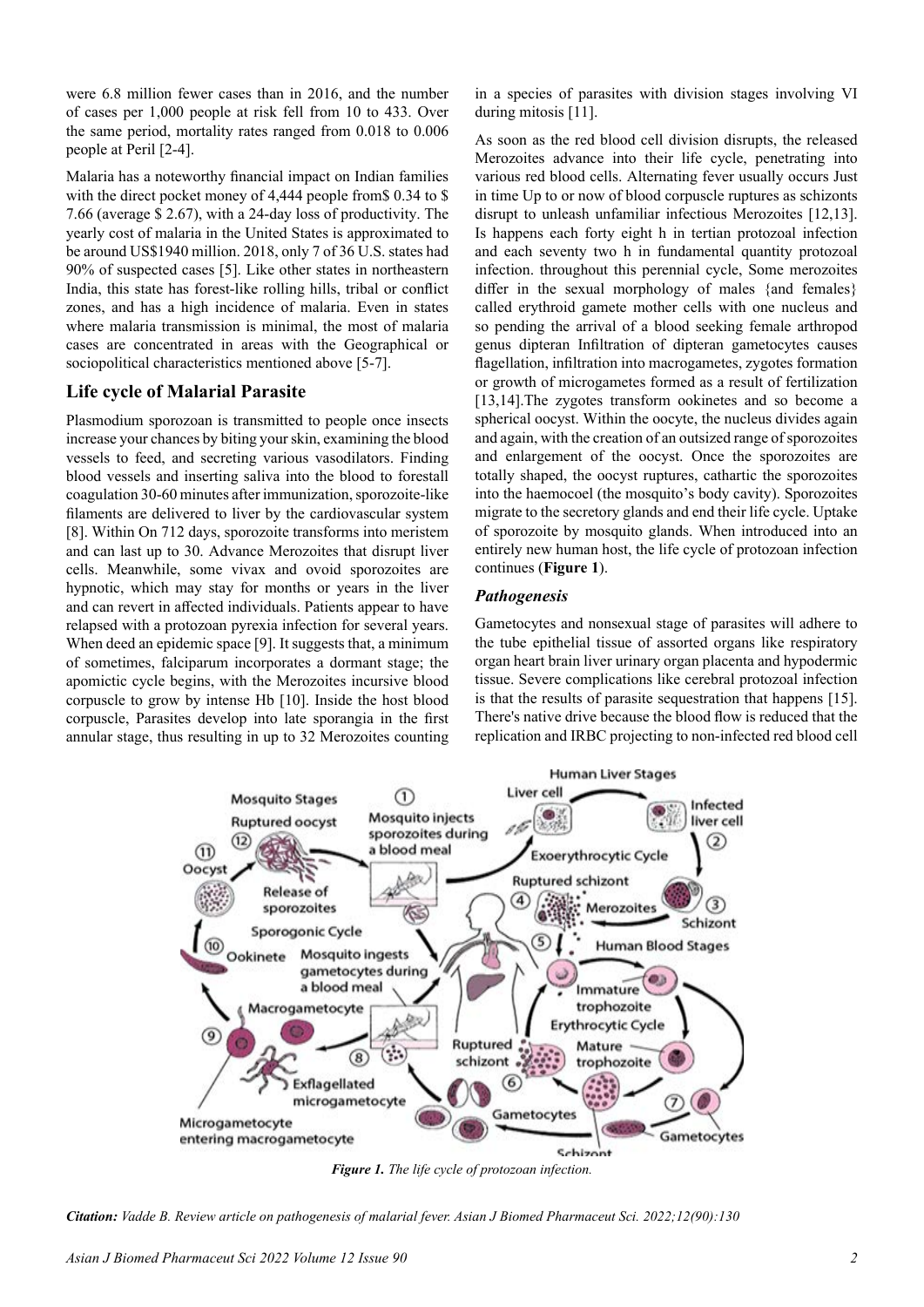#### is promoted.

*Plasmodium falciparum vivax* and everyone will type 'rosettes' that may be a type of cyto adherence. *Plasmodium falciparum* is that the one inflicting dangerous complication. Once the protozoal infection parasite entry in our body varied inflammatory cells like neutrophils monocytes NK cells in conjunction with the inflammatory mediators are discharged. This manifests as fever, headaches, nausea and different consequences. An important issue causative to serve type of illness is that the imbalance in unharness of professional and anti-inflammatory mediators. Though protozoal infection is one in all the most important causes for morbidity not everybody UN agency gets infected is seriously unwell or dies. Frequent exposure to the parasites in endemic areas results in acquisition of specific immunity and so serious issues are restricted to kids. Malaria in older generation will manifest as delicate febrile unhealthiness.

#### *Transmission*

According to UN agency in most cases, protozoal infection is transmitted through mosquitoes. About thirty major carriers of protozoan infections. All kinds of vectors you need are biting between darkness and dawn. The strength of Transmission depends on factors related to the parasite, the vector, the human host, and the environment [16].

Anopheles mosquitoes lay their eggs in water and the larvae hatch into adult mosquitoes. The feminine mosquitoes look for provender to cherish their eggs. all kinds of anopheles dipterous insect has its own most well-liked aquatic habitat; as an example, some like Small, shallow  $H_2O$  collections such as puddles and hoof prints abound in tropical countries throughout the season. The transmission is particularly powerful where deep terrans have a longer duration (to give the parasite time to complete development in mosquitoes) and prefer to bite humans over a variety of animals. Longterm and persistent human bites the presence of 4,444 vector species on the continent is the main conclusion that about 90 of the world's protozoan infections occur in Africa.

Transmission is conjointly dependent on climate which will have an effect on the amount and lifespan of mosquitoes, like downfall patterns, febricity and humidness. In some areas, transmission is seasonal, there are elevations throughout the season, and only occurs once per season. Protozoan epidemics will begin when climatic and other conditions suddenly promote transmission in the area wherever folks have very low or no immunity to protozoal infection. They will together occur once folks with low immunity get into areas with profound protozoal infection transmission, as an example to seek out job, or as refugees [17]. The man's immunity is in addition a necessary issue, especially for adults in regions with moderate to intense communication. Partial immunity develops over the period of exposure and does not provide complete security, but it will scale back the danger that protozoal infection can cause serious illness. For this, most protozoal infection deaths in continent occur in little kids, in areas where transmission is low and immunity is low, all age groups are at danger.

#### **Malaria in Pregnancy**

Congenital malaria is caused through the transmission when Parasites or infected red blood cells pass from mother to newborn during or during labor, rather than by a female anopheline mosquito bite [18].

#### *Diagnosis in pregnancy*

Microscopic diagnosis enables for species identification and parasitaemia calculation, allowing for the prescription of appropriate anti-malarial. Rapid detection tests can miss the low levels of parasitaemia that are common in pregnant women, and rapid detection tests for Vivax malaria are relatively insensitive [19].

The vegetative form of mature *Plasmodium falciparum* and the presence and number of schizonts should be documented as important prognostic parameters in peripheral blood smears. Malaria pigment is found in more than 5% of poly morpho nuclear leukocytes in peripheral blood films. Medications in pregnancy may be less effective However; this effect may be related to a decrease in the concentration of antimalarial drugs during pregnancy. Women should be informed of the likelihood of relapse and appropriate follow-up plans. Example: If symptoms or fever reappear, blood counts should be repeated. Once in 7 days blood film screening, on the other hand, can help diagnose and treat malaria early. In Thailand, this has been found to minimize maternal mortality due to malaria. Although there is no evidence of weekly blood smears in the UK. Because Thailand is a region with less endemic disease, the immune levels of Thai women are similar to those of non-endemic females in the United Kingdom.

Risk of infection of the disease to the baby vertically,

- 1. If there is an infection during labor and the placenta and umbilical cord become infected, vertical transmission to the fetus can occur. Malaria was detected on a blood test.
- 2. For malaria during labor using a standard microscope of a thick and thin blood smear and weekly blood smears over the next 28 days [18,19].

**Diagnosis:** Protozoal disease designation involves various protozoal infection parasites or antigens/products in patient blood. Protozoal infection ought to be directly treated because it is medical emergency. Clinical affiliation bets on Signs and symptoms of the patient and the results of the physical examination. The initial manifestations of protozoan infection are highly variable and varied Fever, headache, weakness, myalgia, chills, dizziness, abdominal pain, diarrhea, nausea, emesis, loss of appetite, itching [20,21].

Malaria is analyzed victimization completely distinctive styles e.g., typical microscopic designation by staining skinny and thick peripheral blood smear, alternative concentration techniques, e.g.

- 1. quantitative buffy coat (QBC) technique
- 2. fast diagnostic tests, [21,22]
- 3. ICT [23,24]

*Citation: Vadde B. Review article on pathogenesis of malarial fever. Asian J Biomed Pharmaceut Sci. 2022;12(90):130*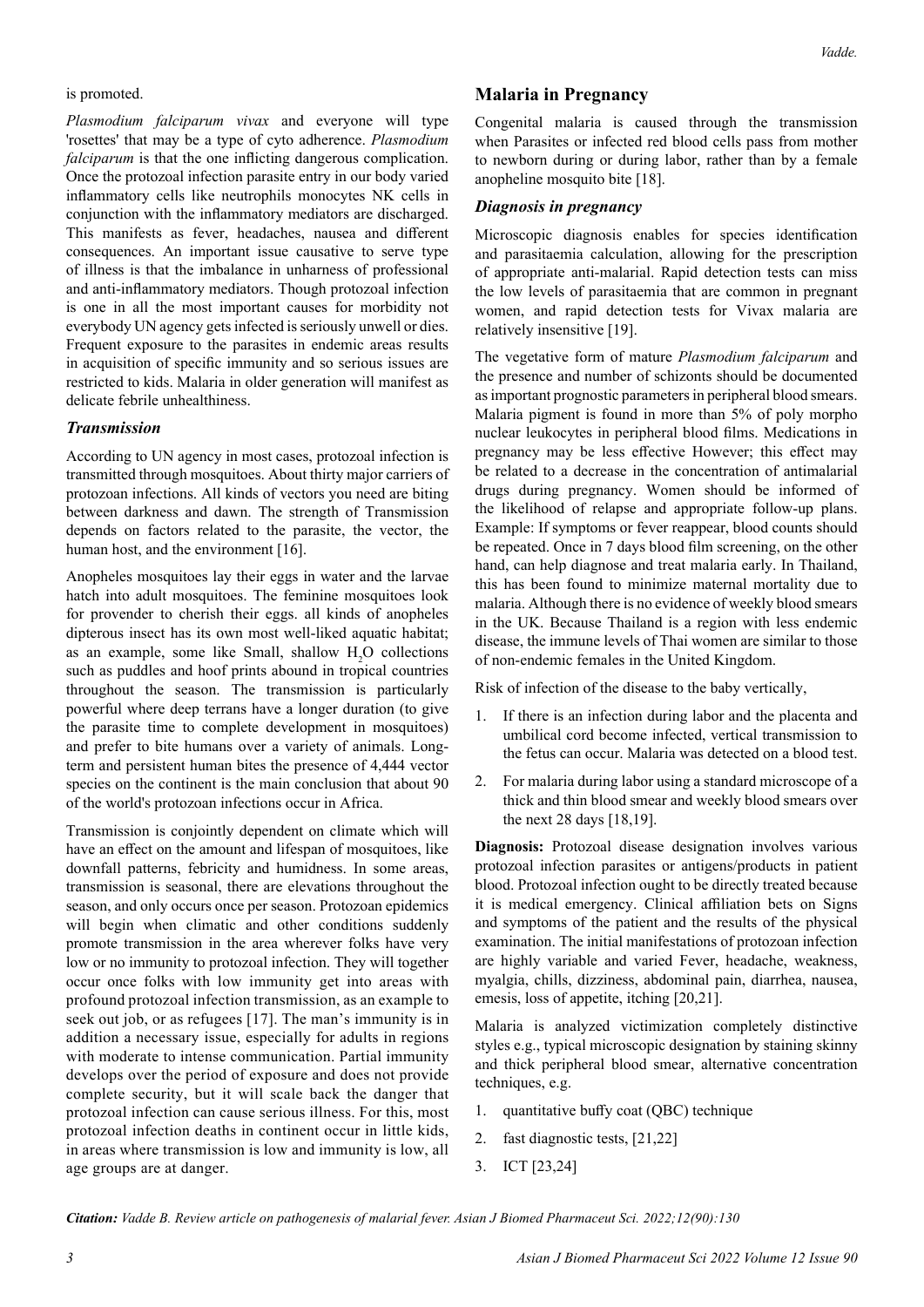- 4. Para Screen, [24]
- 5. SD Bio line, [25]
- 6. Para check, and
- 7. molecular diagnostic ways, like enzyme chain reaction (PCR) [26]

## *Anti-Malarial drugs*

The foremost common antiprotozoal medication includes:

Chloroquine phosphate was being used as one of the most popular drugs in the aid of the disease worldwide. But the resistance acquired to the drug due to Chloroquine resistant molecule (PfCRT) undergoes mutation which leads to little quantity of the drug accumulation in the food cavum. All the strains of plasmodium were at risk because of it being an effective schizonticidal agent [27].

Prim quinine, which blocks the spread of malaria, is efficient contra to P vivax and P ovale infection proves lethal to the gametocytes. It is a weak action against the asexual stage of blood vivax malaria. Antimalarial drugs, usually in combination with blood schizonticide against red blood cell parasites, successfully treat reversible protozoal infections caused by vivax or ovale.

Also known as Artemisinin-based combination therapy is ACT is a mix of two or a lot of medication that employment against the Plasmodium vivax in numerous ways that. This can be typically the well-liked treatment for chloroquineresistant protozoal infection. Examples embody artemetherlumefantrine (Coartem) and artesunate-mefloquine (**Figure 2**).

#### *Complications and manifestations*

- 1. The classic (but rarely observed) attack of malaria lasts 6-10 hours. It consists of
- 2. A cold stage (sensation of cold, shivering)
- 3. A hot stage (fever, headaches, vomiting; seizures in young children); and
- 4. Finally a sweating stage (sweats, return to normal temperature, tiredness).
- 5. The presenting features include: Hyperthermia, headaches, nausea vomiting malaise etc.

The fatal infection which concerns 15 percent of four thousand to five thousand cases of malaria being reported per annum proves to be severe form of the disease. Just like *p. falciparum* the cerebral malaria is often fatal. Other complications include multi organ failure-Which makes malaria a fatal systemic disease with increasing rate of mortality. At time of diagnosis of the infection mortality is related to the presenting neurological involvement, Respiratory insufficiency, Circulatory shock, metabolic acidosis and hyperlactatemia (**Figure 3**).

### *Prevelance of Malaria*

Malaria imposes an exceptional socio-financial With the burden on mankind and six diseases (diarrhea, Acquired immunodeficiency syndrome, TB, measles, Hep B, and pneumonia), debts for eighty five percent of worldwide infectious disorder burden. Malaria torments ninety nations and provinces with inside the equatorial and semitropical regions, and nearly one 1/2 of them are in Africa, Southern Sahara. About thirty six percent of the sector public (i.e., 2020 million) is uncovered to the chance of being affected with malaria. The WHO surveys 300-500 million malaria instances per annum, with ninety% of this case load being present in Africa. In addition, the expected annual fatality caused by malaria degrees from 700 K to 2.7 million worldwide and  $>$ Seventy five percent of them are African kids and pregnant mothers. Queries were declared approximately reliability of those estimates due to the fact maximum that there is a lack of reliable diagnostic centers and reporting systems, especially in Africa's ultra-high and holo-endemic countries.

In the Southeast Asia the World Health Organization, of 1.four billion humans dwelling in eleven nations (land stretch, 8,466, six hundred km2; that is, 6% of worldwide stretch), 1.2 billion are uncovered to the chance of malaria, maximum of which stay in India. Five None, Southeast Asia contributed to most effective. Five million instances to the worldwide load

| Drug                                                                       | Dose                                                                                              | <b>Comments</b>                                                                                                            |
|----------------------------------------------------------------------------|---------------------------------------------------------------------------------------------------|----------------------------------------------------------------------------------------------------------------------------|
| Chloroquine phosphate or<br>sulphate (each tablet<br>contains 150 mg base) | Loading dose 600 mg,<br>300 mg 6 h later, then 300 mg<br>daily for two days (total<br>10 tablets) | Infrequently chloroquine<br>resistance occurs requiring<br>Malarone®, quinine plus<br>doxycycline or Lariam®               |
| Followed in ovale malaria<br>by primaguine                                 | 15 mg daily for 14 days                                                                           | Not given in G6PD deficiency or<br>45 mg weekly for six weeks with<br>monitoring for haemolysis in<br>mild G6PD deficiency |
| Followed in vivax malaria by<br>increased dose of primaguine               | 30 mg daily for 14 days                                                                           | Not given in pregnancy                                                                                                     |

G6PD = glucose-6-phosphate dehydrogenate; Lariam® = mefloquine; Malarone® = atovaquone + proguanil.

*Figure 2. Foremost common antiprotozoal medication.*

*Citation: Vadde B. Review article on pathogenesis of malarial fever. Asian J Biomed Pharmaceut Sci. 2022;12(90):130*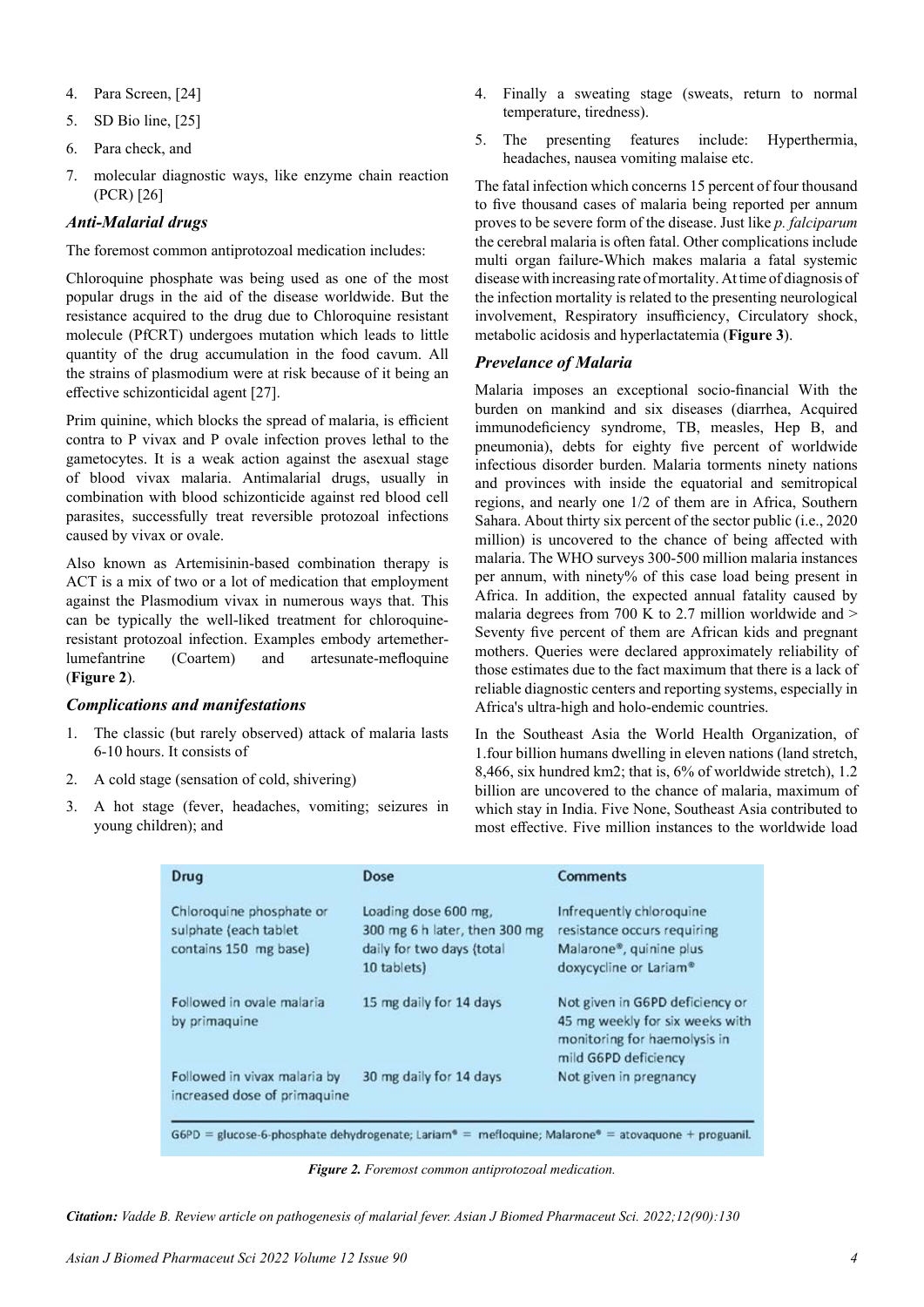| <b>Manifestation</b>                                                                                                                             | <b>Comments</b>                                                                                                                               |  |
|--------------------------------------------------------------------------------------------------------------------------------------------------|-----------------------------------------------------------------------------------------------------------------------------------------------|--|
| Cerebral malaria                                                                                                                                 | Unrousable coma (GCS $\leq$ 11/15), with peripheral<br>P. falciparum parasitaemia after exclusion of other causes of<br>encephalopathy        |  |
| <b>Respiratory distress</b>                                                                                                                      | Pulmonary oederna or ARDS                                                                                                                     |  |
| Hypoglycaemia                                                                                                                                    | Whole blood glucose $\leq$ 2.2 mmol/l (40 mg/dl)                                                                                              |  |
| Circulatory collapse (shock)                                                                                                                     | Systolic BP <70 mmHg or core-skin temperature<br>difference $>10^{\circ}$ C                                                                   |  |
| Bleeding                                                                                                                                         | Spontaneous bleeding and/or laboratory evidence of DIC                                                                                        |  |
| Renal involvement<br>and blackwater fever                                                                                                        | Urine output <400 ml in 24 h (or <12 ml/kg in children)<br>and serum creatinine $>$ 265 mmol/l ( $>$ 3.0 mg/dl)<br>Dark, black-coloured urine |  |
| Severe anaemia                                                                                                                                   | Normocytic anaemia with Hb $\leq$ 5 g/dl (HCT $\leq$ 15%) in<br>presence of parasitaemia $>$ 10,000/ $\mu$ L                                  |  |
| Impaired consciousness of any<br>degree, prostration (unable to<br>sit and drink), jaundice,<br>intractable vomiting,<br>parasitaemia $\geq 2\%$ | Previously unexposed individuals with any of these<br>manifestations should be managed as severe (ie with<br>parenteral antimalarials)        |  |

ARDS = adult respiratory distress syndrome;  $BP = blood pressure$ ;  $DIC = disseminated$  intravascular coagulation; GCS = Glasgow Coma Scale; Hb = haemoglobin; HCT = haematocrit.

| Figure 3. Complications and manifestations of drugs. |  |  |
|------------------------------------------------------|--|--|
|------------------------------------------------------|--|--|

of malaria. Among this, India on my own contributed seventy six percent of the entire instances. Taking into consideration scientific episodes, it has now been expected with the assist of epidemiologic fashions and geographical and demographic facts that *Plasmodium falciparum* assessments outdoor Africa, especially in Southeast Asia, are 200% better than said via way of means of the World Health Organization (i.e., 118. ninety four million of worldwide evaluation of five hundred fifteen million instances). In summation to this, load of *P. vivax* malaria with inside the international has been calculated at 71-eighty million instances, of which Southeastern Asia and Westernern pacific nations subsidized forty two million instances.

# **References**

- 1. <https://www.vivaxmalaria.org/india>
- 2. Who. World malaria report 2020: 20 years of global progress and challenges. World malaria report. 2020:1-51.
- 3. Narain JP, Nath LM. Eliminating malaria in India by 2027: the countdown begins! The Ind j Med Res. 2018;148(2):123.
- 4. Nureye D, Assefa S. [Old and recent advances in life cycle,](https://www.hindawi.com/journals/tswj/2020/1295381/) [pathogenesis, diagnosis, prevention, and treatment of](https://www.hindawi.com/journals/tswj/2020/1295381/) [malaria including perspectives in Ethiopia](https://www.hindawi.com/journals/tswj/2020/1295381/). The Sci World J. 2020;20-20.
- 5. Warrell DA, Gilles HM. [Essential malariology.](https://books.google.co.in/books?hl=en&lr=&id=VwXFDwAAQBAJ&oi=fnd&pg=PP1&dq=%E2%80%9CThe+anopheles+vector,%E2%80%9D+in+Essential+Malariology,+H.+Gilles+and+D.+Warrell,+Eds.,+pp.+59%E2%80%9384,+Arnold,+London,+UK,+4th+edition&ots=3FZCkyz-PG&sig=7VjMSySjOgFxP2Myw3cp40ljw-M&redir_esc=y#v=onepage&q&f=false) CRC Press; 2017.
- 6. Carter R, Mendis KN. [Evolutionary and historical](https://journals.asm.org/doi/full/10.1128/CMR.15.4.564-594.2002) [aspects of the burden of malaria](https://journals.asm.org/doi/full/10.1128/CMR.15.4.564-594.2002). Clinical Microbiol Rev. 2002;15(4):564-94.
- 7. National Institutes of Health. Understanding malaria. Fighting an ancient scourge. US Department of Health Human Services. 2007.
- 8. Krettli AU, Miller LH. [Malaria: a sporozoite runs through](https://www.sciencedirect.com/science/article/pii/S0960982201002214)  [it.](https://www.sciencedirect.com/science/article/pii/S0960982201002214) Current Biol. 2001;11(10):R409-12.
- 9. Centers for Disease Control and Prevention. The history of malaria, an ancient disease. Global Health, Division of Parasitic Diseases and Malaria ed. 2010.
- 10. Rollinson D, Hay SI, Price R, et al. [The Epidemiology of](https://www.elsevier.com/books/the-epidemiology-of-plasmodium-vivax-history-hiatus-and-hubris-part-b/hay/978-0-12-407826-0)  [Plasmodium vivax: History, Hiatus and Hubris, Part B](https://www.elsevier.com/books/the-epidemiology-of-plasmodium-vivax-history-hiatus-and-hubris-part-b/hay/978-0-12-407826-0). Academic Press; 2013.
- 11. World Health Organization. [World malaria report 2015](https://books.google.co.in/books?hl=en&lr=&id=rg4LDgAAQBAJ&oi=fnd&pg=PP1&dq=World+Health+Organization+(WHO)+World+Malaria+Report&ots=XTlENTUXGA&sig=0cH5e0UFyuyXRqnQamNh78vpknk&redir_esc=y#v=onepage&q=World Health Organization (WHO) World Malaria Report&f=false). WHO; 2016.
- 12. World Health Organization. [World Malaria Report 2012](https://www.cabdirect.org/cabdirect/abstract/20133318577). World Health Organization; 2012.
- 13. Kalilani L, Mofolo I, Chaponda M, et al. [A randomized](https://journals.plos.org/plosone/article?id=10.1371/journal.pone.0001166)  [controlled pilot trial of azithromycin or artesunate added](https://journals.plos.org/plosone/article?id=10.1371/journal.pone.0001166)  [to sulfadoxine-pyrimethamine as treatment for malaria in](https://journals.plos.org/plosone/article?id=10.1371/journal.pone.0001166)  [pregnant women](https://journals.plos.org/plosone/article?id=10.1371/journal.pone.0001166). PLoS One. 2007;2(11):e1166.
- 14. McGready R, Stepniewska K, Lindegardh N, et al. [The](https://link.springer.com/article/10.1007/s00228-006-0199-7)  [pharmacokinetics of artemether and lumefantrine in](https://link.springer.com/article/10.1007/s00228-006-0199-7)  [pregnant women with uncomplicated falciparum malaria](https://link.springer.com/article/10.1007/s00228-006-0199-7). Europ J Clinical Pharmacol. 2006;62(12):1021-31.
- 15. Salmani Manjunath P, BV PB. [Comparative study of](http://111.93.251.158/jspui/handle/123456789/1827)  [peripheral blood smear and quantitative buffy coat in](http://111.93.251.158/jspui/handle/123456789/1827)  [malaria diagnosis.](http://111.93.251.158/jspui/handle/123456789/1827)
- 16. Tagbor H, Bruce J, Browne E, et al. [Malaria in pregnancy in](https://onlinelibrary.wiley.com/doi/full/10.1111/j.1365-3156.2008.02111.x)  [an area of stable and intense transmission: is it asymptomatic?](https://onlinelibrary.wiley.com/doi/full/10.1111/j.1365-3156.2008.02111.x). Tropical Med Int Health. 2008;13(8):1016-21.

*Citation: Vadde B. Review article on pathogenesis of malarial fever. Asian J Biomed Pharmaceut Sci. 2022;12(90):130*

*Vadde.*